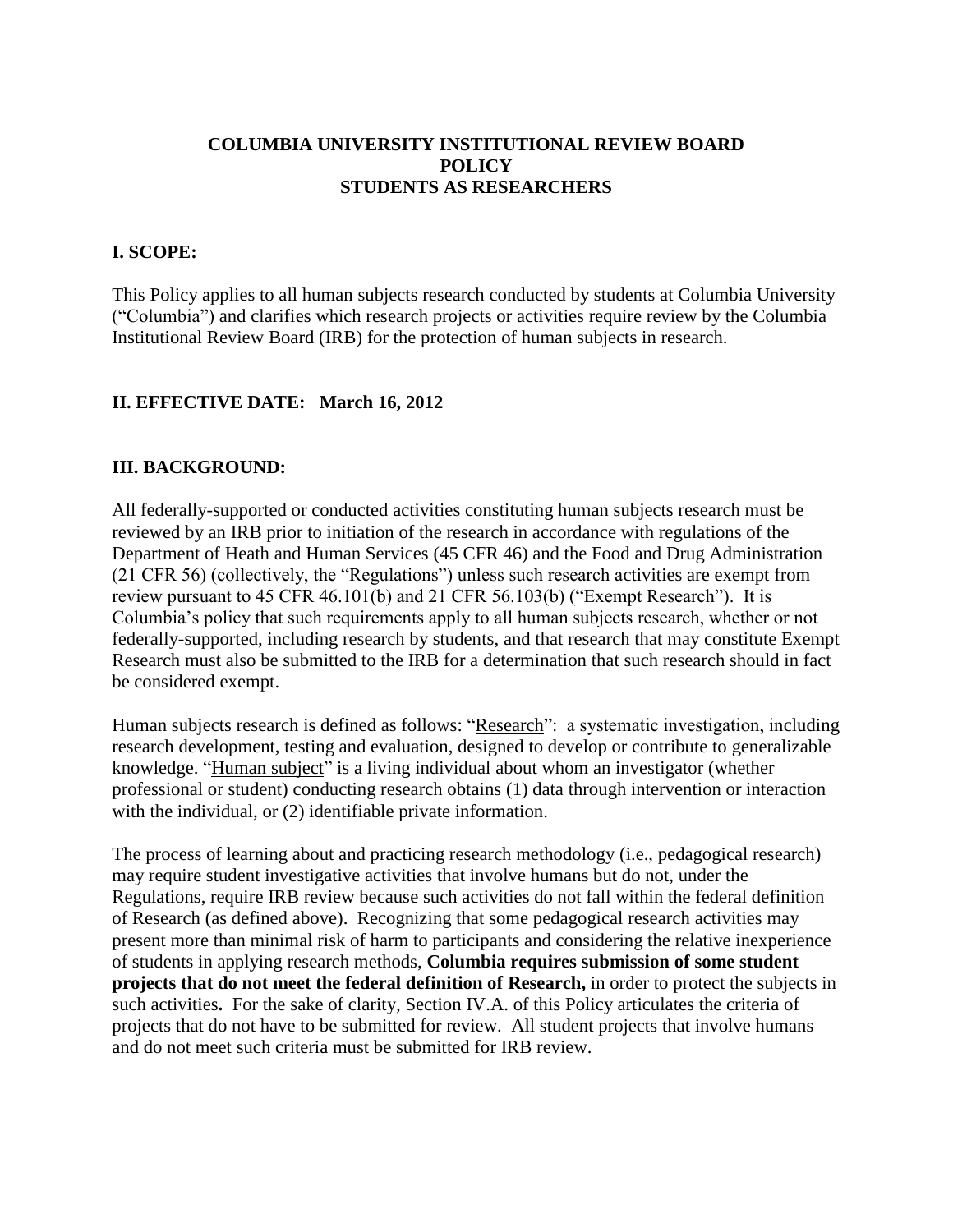# **IV. POLICY:**

Except as provided in section IV.A. below, all research activities involving human subjects and conducted by Columbia students must be approved by the IRB prior to the initiation of the research activity. This Policy applies to human subjects research activities that are broader than those defined in the Regulations and includes classroom activities that may not be considered Research, but may involve greater than minimal risk to subjects.

In the case of student course-related research projects, it may be difficult at times to distinguish between those that require IRB review, and those that are designed simply to learn and/or practice research methodology. The IRB has established the following guidelines for determining when IRB review is necessary for projects that are related to an academic course or program.

# **A. Low Risk Introductory Research Methodology Exercises (No IRB submission required)**

Student projects that are designed solely to provide students with an opportunity to learn or practice research methods do not require IRB review if they meet **all** of the following criteria:

- (1) take place in a classroom, department, dormitory, or other campus setting, or in a public setting with generally unlimited access to the public, such as a shopping center, park, or street;
- (2) involve only the learning of research techniques and are not designed to potentially advance the literature;
- (3) involve **no** more than minimal risk to subjects (Minimal risk is defined as the probability and magnitude of harm or discomfort anticipated in the research are not greater in and of themselves than those ordinarily encountered in daily life or during the performance of routine physical or psychological examinations or tests); and
- (4) utilize anonymous collection of data (i.e., with no names, social security numbers, or other direct identifiers; and without codes that can be linked to a list of names; and including no indirect identifiers or information that when combined would allow identification of the subject).

Research conducted over the internet will not be permitted under this category.

#### **B. Research Projects, Directed or Independent (IRB submission required)**

Any research conducted by students that involves human subjects but does not constitute a research methodology exercise or practicum, as characterized in Section IV.A. above, must be reviewed by the IRB. This includes, but is not limited to, all undergraduate and graduate research projects whether or not conducted to fulfill course or degree requirements, undergraduate senior, undergraduate honors, or masters' theses, and doctoral dissertations.

Research projects are either "Exempt Projects" or "Non-exempt Projects".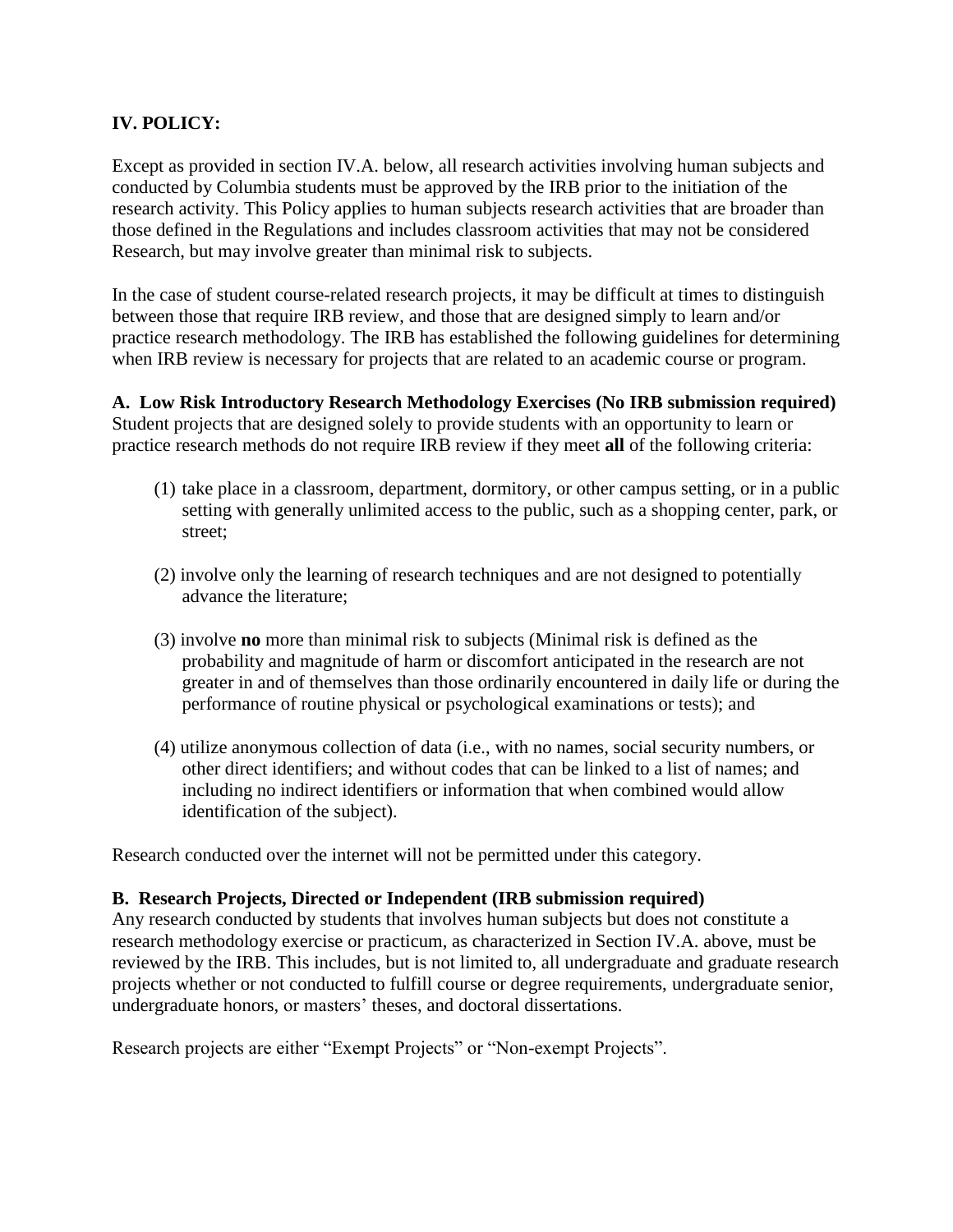#### **1. Exempt Projects:**

Student projects that constitute Exempt Research must be submitted to the IRB for determination that they are eligible for exemption.

A complete listing of the federal exemption categories is attached as Appendix A and is also available online at:

<http://ohrp.osophs.dhhs.gov/humansubjects/guidance/45cfr46.htm#46.101>

When all students in a class are using similar methods of recruitment and data collection, in the same or similar projects that are no more than minimal risk to subjects, the instructor may submit a proposal to the IRB for determination that all such projects are exempt, rather than requesting such determination on a project by project basis.

#### **2. Non-exempt Projects:**

All non-exempt student research projects must be submitted individually for IRB review.

Non-exempt projects that are minimal risk will require either review by an experienced member of the IRB ("Expedited Review") or review by a convened IRB (full Board review).

To be eligible for an Expedited Review, the research must involve: a) no greater than minimal risk to subjects; and b) procedures that fall into one or more of the categories of research identified as eligible for Expedited Review by the Regulations.

A complete listing of the federal expedited review categories is attached as Appendix B and is also available online at:

<http://www.hhs.gov/ohrp/humansubjects/guidance/expedited98.htm>

Projects that are neither Exempt Research nor eligible for Expedited Review must be evaluated at a convened meeting of the IRB. In such cases, the protocol must be submitted sufficiently in advance of an IRB meeting to be added to the agenda and distributed for in-depth review prior to the meeting. For assistance in planning submissions, IRB meeting dates are posted on the Columbia IRB websites (click on "About the HRPP/IRB"; links to home pages are provided at the end of this document).

## **C. Responsibility of Faculty Advisors for all Student Research Projects**

Columbia's policy requires that, unless an appropriate waiver is obtained, the individual who is named as Principal Investigator ("PI") on a research project must have a particular academic or research ranking in accordance with Columbia policy. No student researcher may serve as the PI on a protocol that is submitted for IRB review; however, he/she should be named as a coinvestigator.

Faculty advisors as well as student researchers must complete required training before conducting research with human subjects (or serving as a PI on student research projects). The training is available online; course details and specific instructions may be found on the